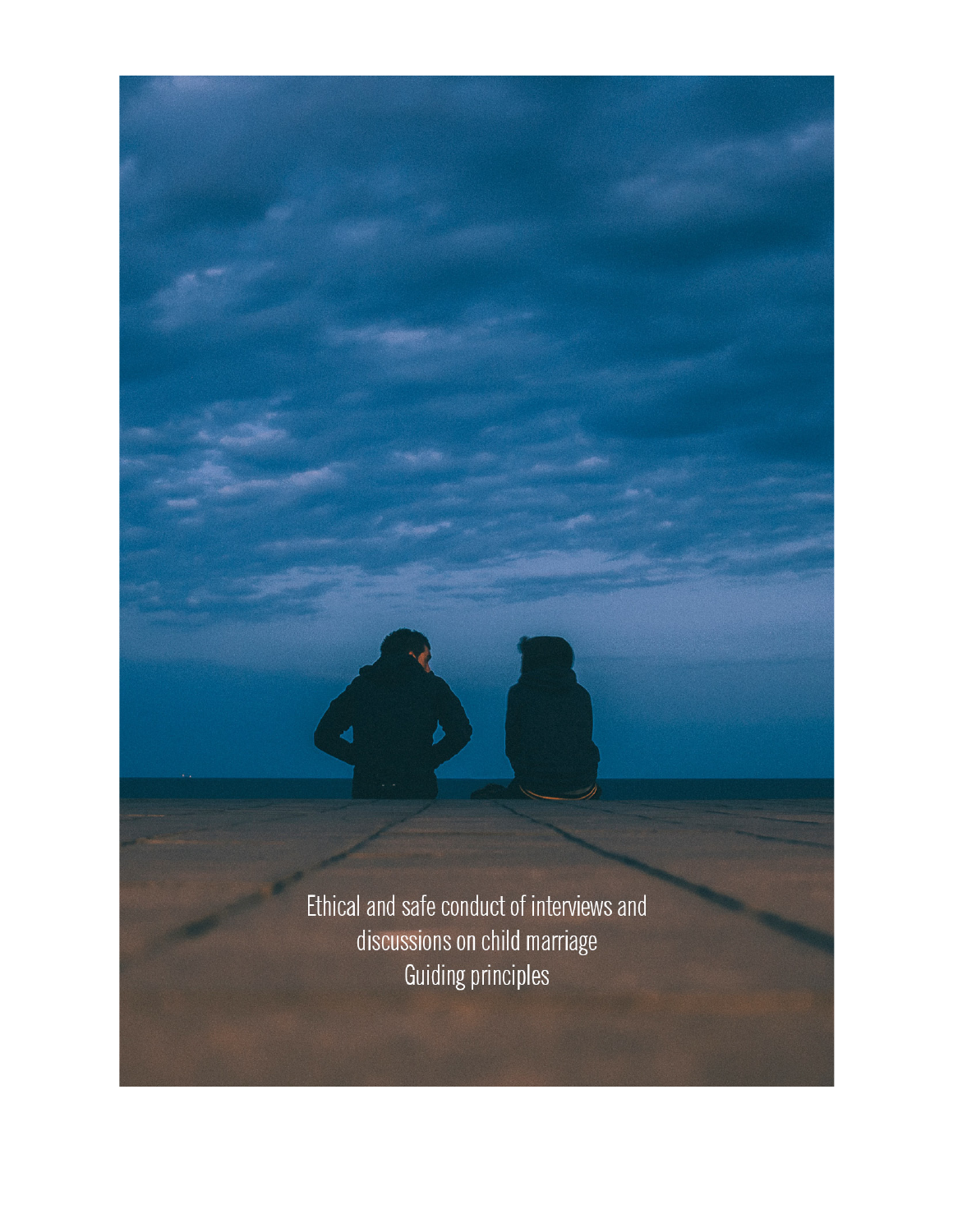### Aim of this resource:

This resource is designed to support those whoa re engaging with interviews and focus groups around sensitive topics related to child marriage and related experiences of mental health and emotional wellbeing. These are not exhaustive, but will provide a useful starting point for those starting to work in this area.

# Overall Principle:

**Do No Harm:** Child marriage can be a sensitive topic for some communities, so you will need to be sure that, when conducting interviews and focus groups, you are not contributing to any potential harm for girls, their families or those who may otherwise be affected by the practice. Treat each individual with respect and listen with empathy. Consider the impact of an interview or discussion on the participants' wellbeing and do not undertake any interview that may make an individual's situation worse. This means, among other things, that you should consider carefully where you hold the discussions, who is present, what questions you ask, etc. The below points further raise things to take into consideration as you prepare for and conduct interviews and/or focus group discussions.

### Before the interview/focus group discussion:

- 1. **Understand the background of the community and the individuals you are speaking with to assess the risks:** Work with a local partner organization to ensure you have a good understanding of the conditions in the community, any specific background information about the individuals you are speaking with, and whether there are any particular topics that may cause individuals distress. Identify the risks associated with speaking with any of the individuals and, if moving forward with the interview, consider how you might mitigate risks. For example – are there pathways for support available if people become distressed? Are there different methods – such as photography or drawings that could help ease people into discussions about things that distress them.
- **2. Prepare referral information and do not make promises that you cannot fulfill:** Work with your local partner organization to understand the referral services available locally. Prepare the partner that if a need arises for legal, health, shelter, social support and security services, you will likely refer those with a need to the local organization who can help with referrals to the appropriate services. In as much as you can, provide the local partner organization with ideas for what that could look like. Be prepared to respond to an emergency situation if a community member shares that they are in imminent danger.
- 3. **Designing and asking questions:** Prepare questions in a way that should allow you to avoid asking participants to recall painful, personal experiences, but also be prepared to respond to an individual's distress and highlight their strengths. Keep questions broad and ask about a typical experience of a group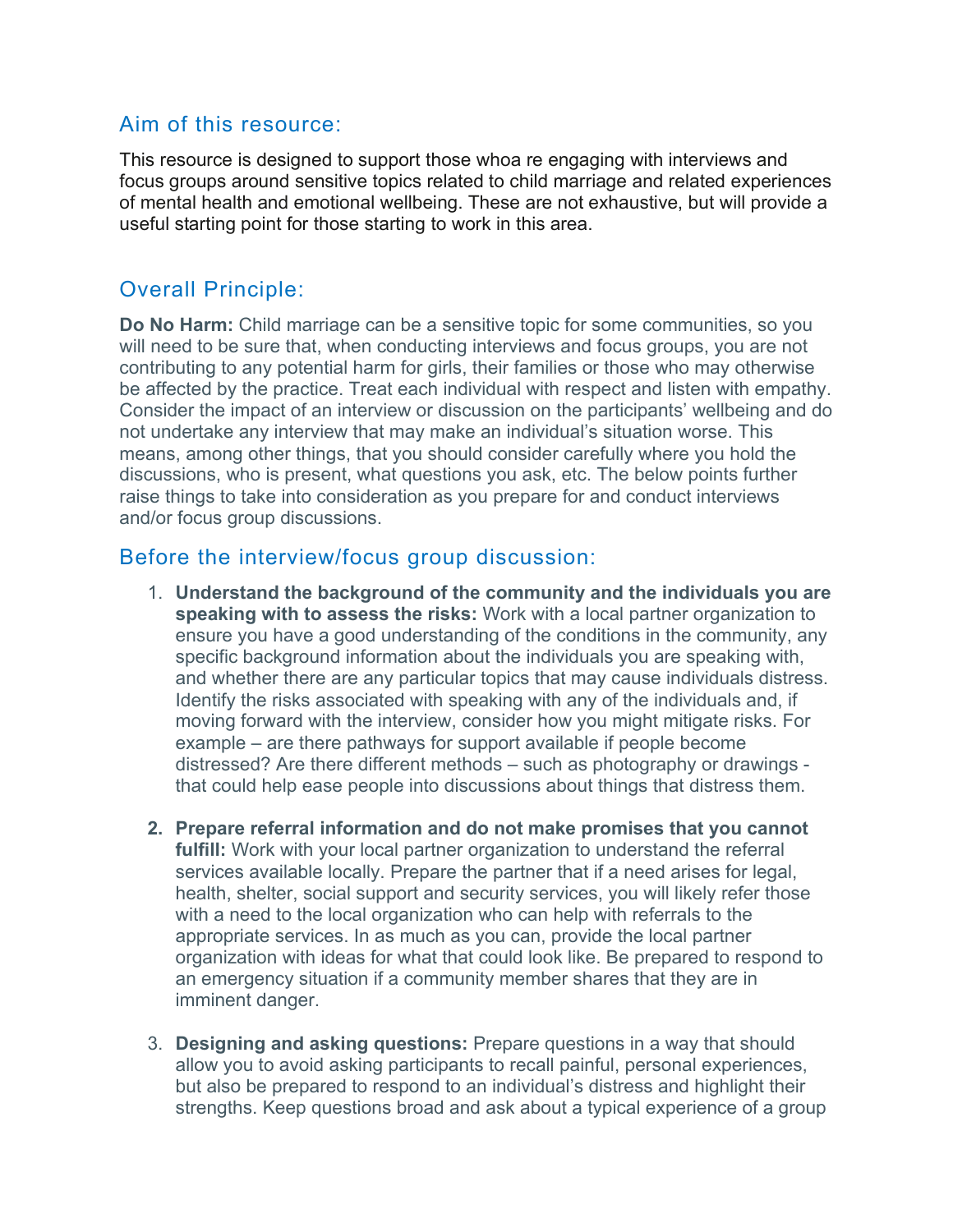of people rather than individual, personal experience. For example, "Tell me about a typical 16-year-old girls' daily experience in your community," as opposed to "Were you married early and how did that affect you?"

- 4. **Consider where to hold the interview, who will participate in the interview, and who will lead the interview:** Work with the partner organization to identify individuals in the communities who are best suited to answer the questions you have, and whether they should be involved in group discussions or individual interviews. Try to hold focus group discussions and interviews in private areas where the confidentiality of individuals and their responses can be maintained. Consider the power dynamics of those participating in the focus group discussions. For example, you might want to avoid holding focus groups comprised of both community leaders and young people, to avoid placing young people in a vulnerable position to answer questions in front of those who have power in the community. Finally, consider who will lead the interview – whether a leader from the partner organization or yourself or others. Consider how and with whom the participants will feel most free to safely and honestly answer questions and share their thoughts.
- 5. **Think carefully about whether to have additional participants, such as interpreters or and notetakers:** If you will have others with you, such as notetakers or interpreters, consider the dynamic that will be present due to the increased number of people, their backgrounds, and how the interview participants may feel about others being in the room. If hiring notetakers and interpreters, ensure they understand the guidelines in this document. Most times, the need for notetakers can be avoided through the use of a small digital recording device- just make sure that you have everyone's permission to record the conversation and you have explained how you will keep people's identity protected.
- **6. Leave plenty of time:** For some people during your interviews, this may be the first time that they have the opportunity to speak freely about their experiences, which could be difficult. They also may not understand the power dynamics in an interview setting that allow them to choose what they will or won't answer. Give plenty of time and space to your discussions, to allow people the opportunity to ask questions, pause when they are upset, and for you to remind them of their rights during an interview/focus group setting.

## During the interview/focus group discussion:

- 7. **Introduce yourself, the fund and the purpose of the interview/discussion:**  As you meet your interviewee or sit down with the focus group, share details about:
	- a. **Yourself, your project and the local partner organization.** Introduce yourself, where you come from and your role. Introduce your project/organization, its core values, and its aim. If there are others in the room (i.e. notetakers, interpreters, or representatives from the local